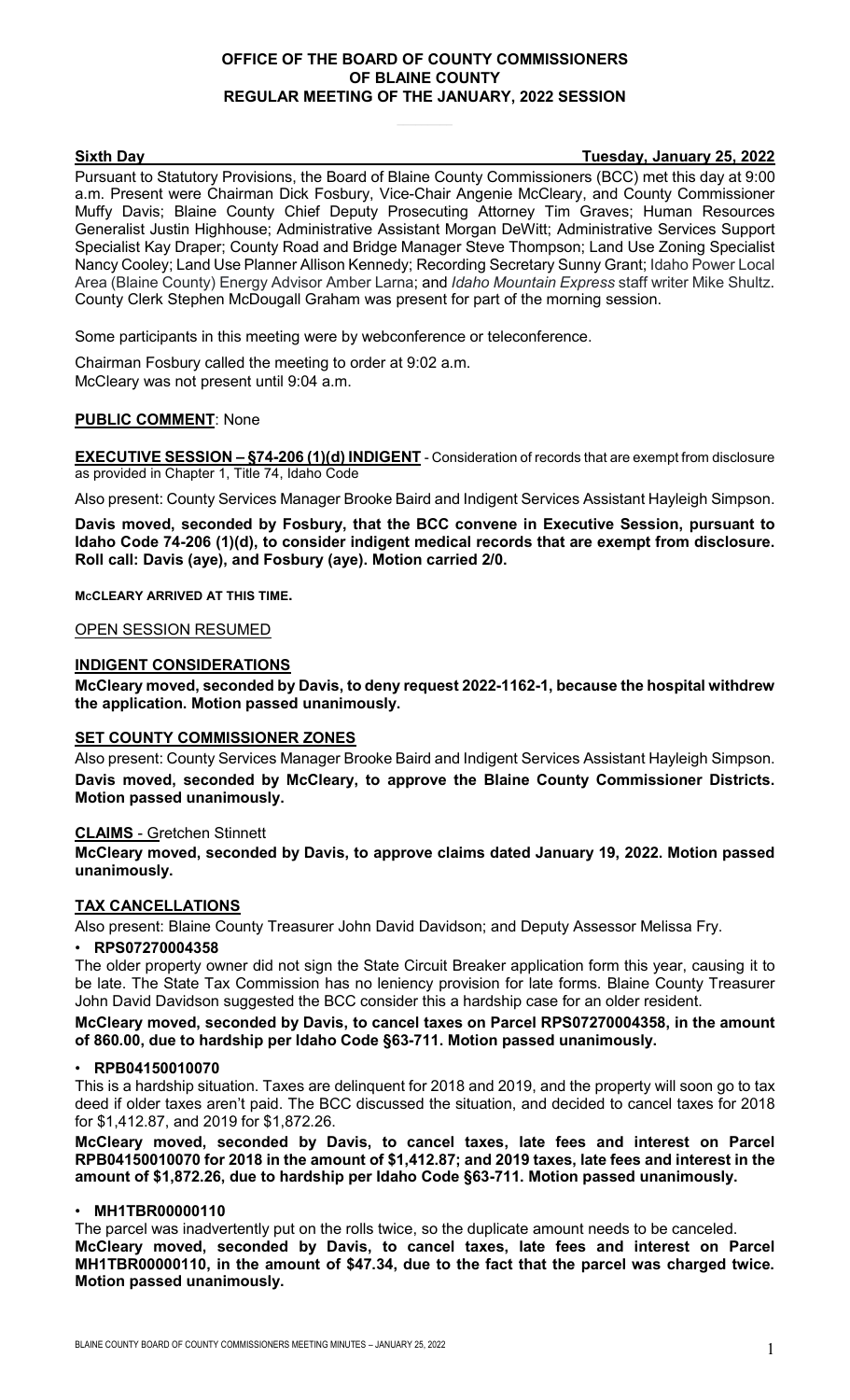## • **PP1P00000S9580**

This is personal property improvement (tower) that was never built.

**Davis moved, seconded by McCleary, to cancel taxes on Parcel PP1P00000S9580 in the amount of \$108.07, due to a device that was never built on the property. Motion passed unanimously.**

**McCleary moved, seconded by Davis, to approve tax cancellations for 2021 taxes on the following parcels in the stated amounts, pursuant to Idaho Statute Homestead § 63-602G. Motion passed unanimously.**

| RP00400004039A  41.40  | RPH0000017018A 690.43  | RPK074500003A1, 613.32 |
|------------------------|------------------------|------------------------|
| MH1TMS0004039A  66.66  | RPH03500000290 587.09  | RPK0768000130D  613.32 |
| RP005420010030552.38   | RPH04750480050, 683.53 | RPK07800001640613.32   |
| RP005620000030115.26   | RPK0000022005B  613.32 | RPK08840000201613.32   |
| RP00580001007A  14.72  | RPK04260060180, 613.32 | RPK095900000G0613.32   |
| MH1TWSM001007A., 19.78 | RPK04260070290, 613.32 | RPK09680000110614.50   |
| RP006150030010461.98   | RPK04300000040, 613.32 | RPS04100000020638.70   |
| RPB0000039008A745.76   | RPK05030000180, 614.50 | RPS04320000590639.94   |
| RPC03280040250  139.78 | RPK07100002010 613.32  | RPS04380000010585.82   |
|                        |                        | RPS07080004120638.70   |

# **CONTRACTS, GRANTS AND AGREEMENTS**

• **Integrated Security Resources Inc. Millennium Xtra Software Upgrade** .............. Record #**6\_\_\_\_** Also present: Blaine County Facilities Manager Pat Boyle.

This is for Annex door lock, site and door controllers, software upgrades, etc., paid out of Capital Improvements.

**Davis moved, seconded by McCleary, to approve contract with Integrated Security Resources, up to the amount of \$4,975.75 for Millennium Software upgrade, out of Capital Improvements fund. Motion passed unanimously.**

#### • **Management Northwest Engagement Letter**

Also present: Human Resources Generalist Justin Highhouse

This is an engagement letter with Management Northwest to provide factfinding investigator sources for Blaine County. This is a government discount rate.

**McCleary moved, seconded by Davis, to approve an engagement letter with Management Northwest for investigative services into a personnel manner in the amount of \$350 or \$295 per hour, depending on the attorney, to be paid from contingency. Motion passed unanimously.**

#### **COUNTY DEPARTMENT REPORTS**

• **Human Resources** - Justin Highhouse

This is a request for the BCC to review the job description for a new position— Probation Services and Testing Technician—at a pay grade B. It is a non-exempt position at 40 hours a week, and will report to the Chief Probation Officer. Pay Grade 8, budgeted at \$25.00/hour, is a little higher than the average in Idaho, but accounts for the higher cost of living in Blaine County.

## **McCleary moved, seconded by Davis, to approve the job description for Probation Services and Testing Technician, at a pay grade 8, and directed staff to move forward with hiring. Motion passed unanimously.**

**Sustainability** - Sustainability Manager Lynne Barker

Also present: IT Security/Network Engineer Jon Eaton.

• **Sustainability Program Update and January Sustainability and Climate Advisory Committee Meeting Report**

Barker said the Committee now has a Clean Energy consultant, who will provide a data-driven approach to achieving the County's ambitious 75% clean energy goals by 2025, and implementing renewable energy goals in partnership with the Clean Energy Task Force.

Barker presented a PowerPoint of the most recent Sustainability and Climate Advisory Committee meeting, which identified four high-impact priorities: Circular Materials Economy, Clean Energy and Green Building, Land and Water Conservation, Land Use Planning and Transportation. Barker said every resident and visitor will have to make changes in order to reduce the County's climate pollution.

Barker is finalizing a draft application for a FEMA grant for a microgrid project to provide renewable energy for critical infrastructure.

#### **Administrative Services** - Stephanie Carlson

#### • **ARPA Funds - Education Update**

Carlson presented a draft of the new website page explaining ARPA funds to the public, with links, and a fillable form to begin the process to apply for ARPA funds. Davis suggested staff let local non-profits know about the ARPA information on the Count's website.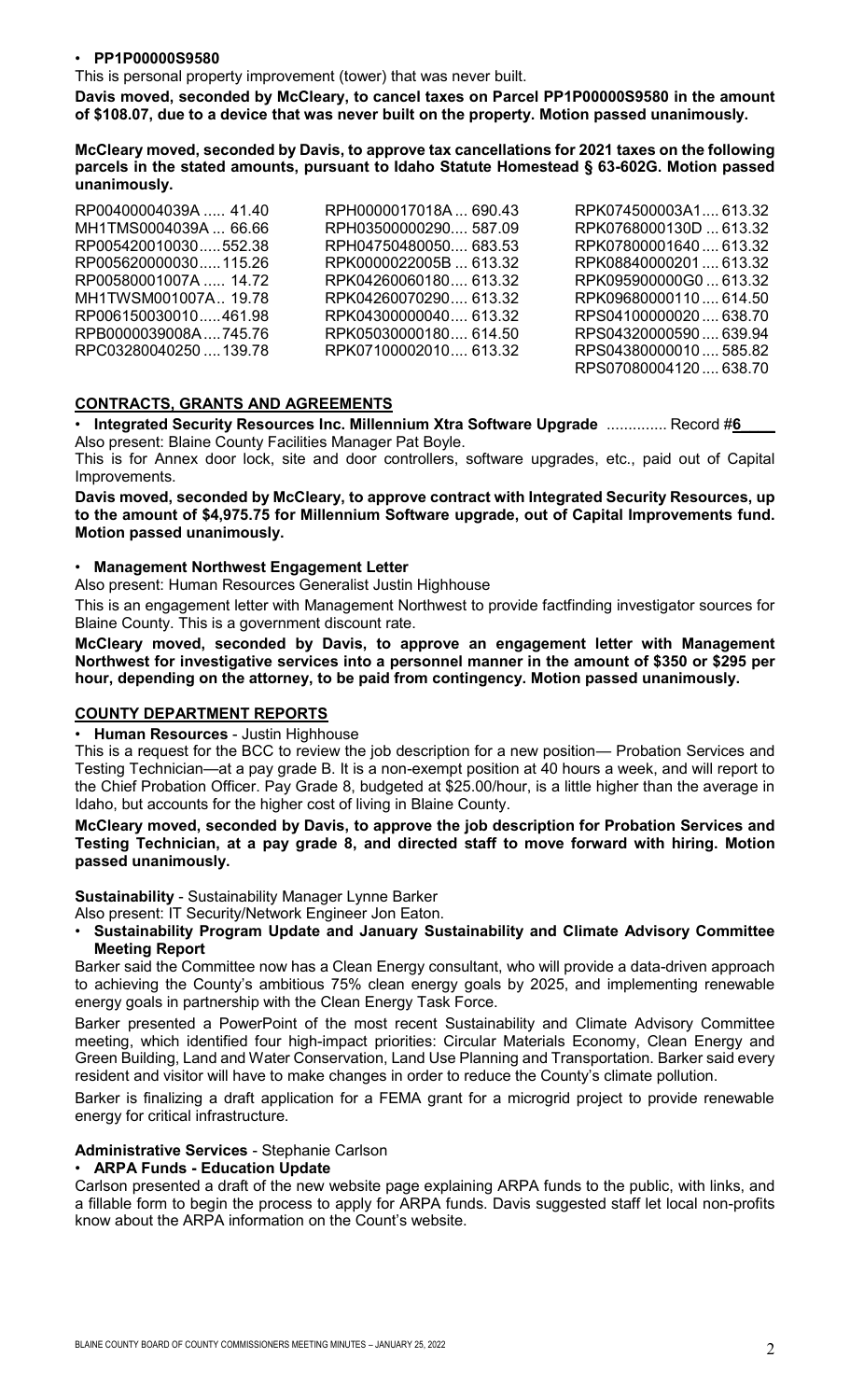# **McCleary moved, seconded by Davis, to convene as the Blaine County Ambulance District Board. Motion passed unanimously.**

# **BLAINE COUNTY AMBULANCE DISTRICT**

# • **Blaine County Ambulance District Fund Analysis**

Also present: Chief Deputy County Clerk Leslie Londos; Wood River Fire Protection District (WRFPD) Commissioner Jay Bailet; Wood River Fire and Rescue (WRFR) Chief Ron Bateman; WRFR Operations Chief Bass Sears; WRFR Engineer Paramedic Rune Haavik; retired WRFR Captain Ron Taylor; North Blaine County Fire District Chief / Sun Valley Fire Department Assistant Chief Rich Bauer; Sun Valley Mayor Peter Hendricks; Sun Valley Fire Chief Taan Robrahn; and Ambulance District Strategic Plan community member Linda Haavik.

# **Proposed Budget Request**

The BCC approved AP Triton's Ambulance District Strategic Plan a couple weeks ago; and discussed WRFR's request for additional FY2022 funding to provide full-time staff and an ambulance in its three WRFR stations.

County Clerk Stephen McDougall Graham presented three options. He said he was most comfortable with Projection 3, which included an additional amount of \$269,000, or three/quarters WRFR's FY2022 request, for the remaining nine months of FY2022. McDougall Graham said the Ambulance District could support any of the three proposals for this fiscal year and for FY2023, but the BCC would have to carefully review the budget in upcoming fiscal years.

The Ambulance District Reserve Fund was a little over \$3 million at the end of FY2021. Fosbury suggested the Reserve Fund be set at \$1.5 million. Bailet and Chief Bateman agreed that \$269,409 this year is logical to cover WRFR for the remainder of the Fiscal Year.

The BCC directed staff to prepare a contract with WRFR.

# **McCleary moved, seconded by Davis, to reconvene as the Blaine County Board of Commissioners. Motion passed unanimously.**

**Clerk** - Stephen McDougall Graham

• **Discussion of American Rescue Plan Act (ARPA) – [Coronavirus State and Local Fiscal](https://home.treasury.gov/system/files/136/SLFRF-Final-Rule-Overview.pdf)  [Recovery Funds \(SLFRF\)](https://home.treasury.gov/system/files/136/SLFRF-Final-Rule-Overview.pdf) Allowance for Government Services**

Also present: Chief Deputy County Clerk Leslie Londos; IT Enterprise Architect Ben Parker; Blaine County Road and Bridge Manager Steve Thompson; Land Use Zoning Specialist Nancy Cooley; Land Use Planner Allison Kennedy; and Sun Valley Mayor Peter Hendricks.

The BCC asked the County Clerk to report on how much of the ARPA funds had been spent to date; and asked County department heads to submit special requests for one-time needs that could be funded with ARPA funds for government services.

Fosbury said the following were his priorities:

- Housing supply, which affects businesses, cities, non-profits, etc.
	- Fosbury said he expects to get a grant request from ARCH Community Housing Trust, which is in the process of developing several projects.
	- Blaine County Housing Authority (BCHA) is looking for funds to retrofit some units in the Lift Tower Lodge to make them livable for temporary use, perhaps in partnership with the Ketchum URA.
	- Upgrade to Code or relocate mobile homes in McHanville area.
- Request from North Blaine County Fire District, which is providing housing for first responders at the Greenhorn Station.
- Emergency Services, radio dispatch, a new radio repeater on the Little Wood side of Blaine County, and replace Sheriff's radios with a consistent radio system.
- IT firewall upgrade, and potentially Computer Arts retrofit or replacement.
	- IT Security/Network Engineer Jon Eaton said they have requested firewall for the Courthouse campus and the Public Safety Facility. He said this has to be done as soon as possible, with or without ARPA funds. This will also enable County IT to provide services to Emergency Service, as requested.
	- Eaton said what to do with Computer Arts is not yet decided.
	- Eaton said IT would like to provide a training lab for all Blaine County departments.
- Road and Bridge for road maintenance and upgrades.
- County Land Use and Building Services Director Tom Bergin would like to use ARPA funds for housing-related infrastructure, such as wastewater treatment. Fosbury said the Governor is suggesting about a billion dollars for DEQ to offer as grants for sewer and water improvements, to be considered by the Legislature.

The BCC agreed to target \$1.5 million for a couple larger-cost projects, especially if the County could partner with other agencies.

County Clerk Stephen McDougall Graham said the County has received half the amount it anticipates getting. The second half will arrive mid-summer.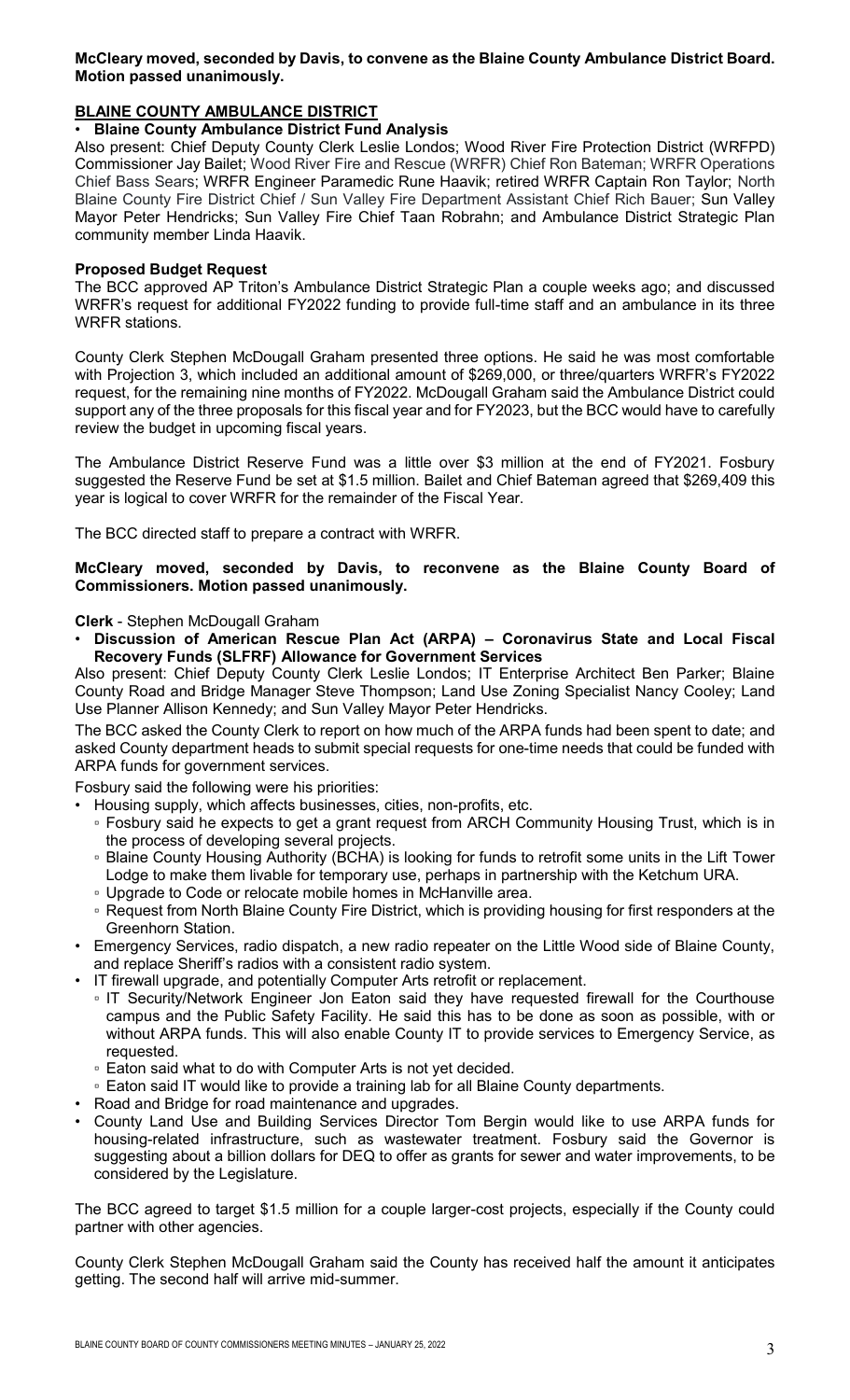# **Public Comment**:

- Sun Valley Mayor Peter Hendricks said they allocated their total ARPA funds of \$620,000 to housing.
- Sun Valley Water and Sewer Authority new SVWSA Director Peter Hendricks said his Board members and staff are discussing water/sewer as a key component of housing, and want to be a collaborative partner in the solution.

## **Davis moved, seconded by McCleary, to elect a standard allowance of up to \$1.5 million of Blaine County's ARPA fiscal recovery funds to be spent on government services. Motion passed unanimously.**

# **APPOINTMENT OF MUFFY DAVIS TO FRIEDMAN MEMORIAL AIRPORT AUTHORITY BOARD**

Retiring Blaine County Commissioner Jacob Greenberg created a vacancy on the Friedman Memorial Airport Authority. The BCC agreed that it's beneficial to have all three Commissioners on the FMAA, particularly since the three Commissioners are from different geographical locations in the county.

# **McCleary moved, seconded by Davis, to appoint Muffy Davis to the Friedman Memorial Airport Authority Board as one of Blaine County's three representatives. Motion passed unanimously.**

# **COVID-19 UPDATES**

The BCC reported on COVID-19-related issues, concerns and committees they were involved in:

**Blaine County COVID-19 Risk Level Plan** – Idaho Public Health Board has declared the South Central Health District is back to crisis standards of care due to the high number of cases in Twin Falls and Blaine Counties. Wood River St. Luke's Hospital said they are not at crisis care level at this time.

**Covid-19 Mayor's Meeting** – The Mayors think current COVID policies should remain in place at this time.

# **BOARD of COUNTY COMMISSIONERS REPORTS**

**South Central Public Health Board Meeting** – McCleary said the State is no longer a funding partner of the health district, so the Board discussed what impact this will have on the public health district.

**Seasonal Restrictions Meeting** – McCleary said about 80 people have already reported wildlife sightings to the County report site. Idaho Fish and Game recently reported there are not many elk in the Quigley area where many people recreate; but they see a lot of deer, so current restrictions on dogs on hillsides remain in place. F&G has been trying to reduce the elk population, and that seems to be happening, although the elk appear to be in good health this winter.

**Blaine County Housing Authority Meeting** - Sarah Michael was elected as BCHA Board Chair. The BCHA is developing a committee to update its Strategic Plan, which hasn't been updated since 2019. The BCHA plans to move one of its offices to Hailey City Hall or Ketchum City Hall, which would reduce office expense. Sarah Michael proposes new language for amendments to increase density in the Community Housing Overlay in McHanville.

**Sun Valley Economic Development Board Meeting** – Davis said SVED held a retreat for board members and stakeholders. Davis said big issues at the retreat were assessment of the last year, and strategic planning for the future. SVED Outreach Director David Patrie has resigned and SVED is not going to refill the position. Membership renewals were down last year.

**Idaho Association of Counties Midwinter Conference** – Fosbury, who sits on Transportation and Public Lands committees, expects to attend the conference. Commissioners McCleary and Davis have registered for remote attendance.

# **CONSENT CALENDAR**

#### • **Junior College Certificate of Residency forms**

College of Southern Idaho, Spring 2022: Jessica Gonzales; and Ana Vargas Rangel.

College of Southern Idaho Fall 2021 – Spring 2022: Samuel Nelson; Jaymee Norman; Andrea Palencia; Jose Patlan; and Noah Schindlebeck.

**McCleary moved, seconded by Davis, to approve the Commissioners' Consent Calendar for January 25, 2022, as presented. Motion passed unanimously.**

# **BREAK**

# **LAND USE and BUILDING SERVICES**

• **Discussion: Letter of support to Idaho Fish and Game regarding grant funding for designated camping projects at Silver Creek East (Point of Rocks) and Silver Creek West (old Martin Bridge) access sites.**

Also present: Blaine County Land Use and Building Services Director Tom Bergin; Blaine County Code Compliance Specialist Kristine Hilt.

Idaho Fish and Game owns land at Silver Creek that is being used for camping, and is requesting a letter of support from the BCC to obtain grant funding to develop a campground.